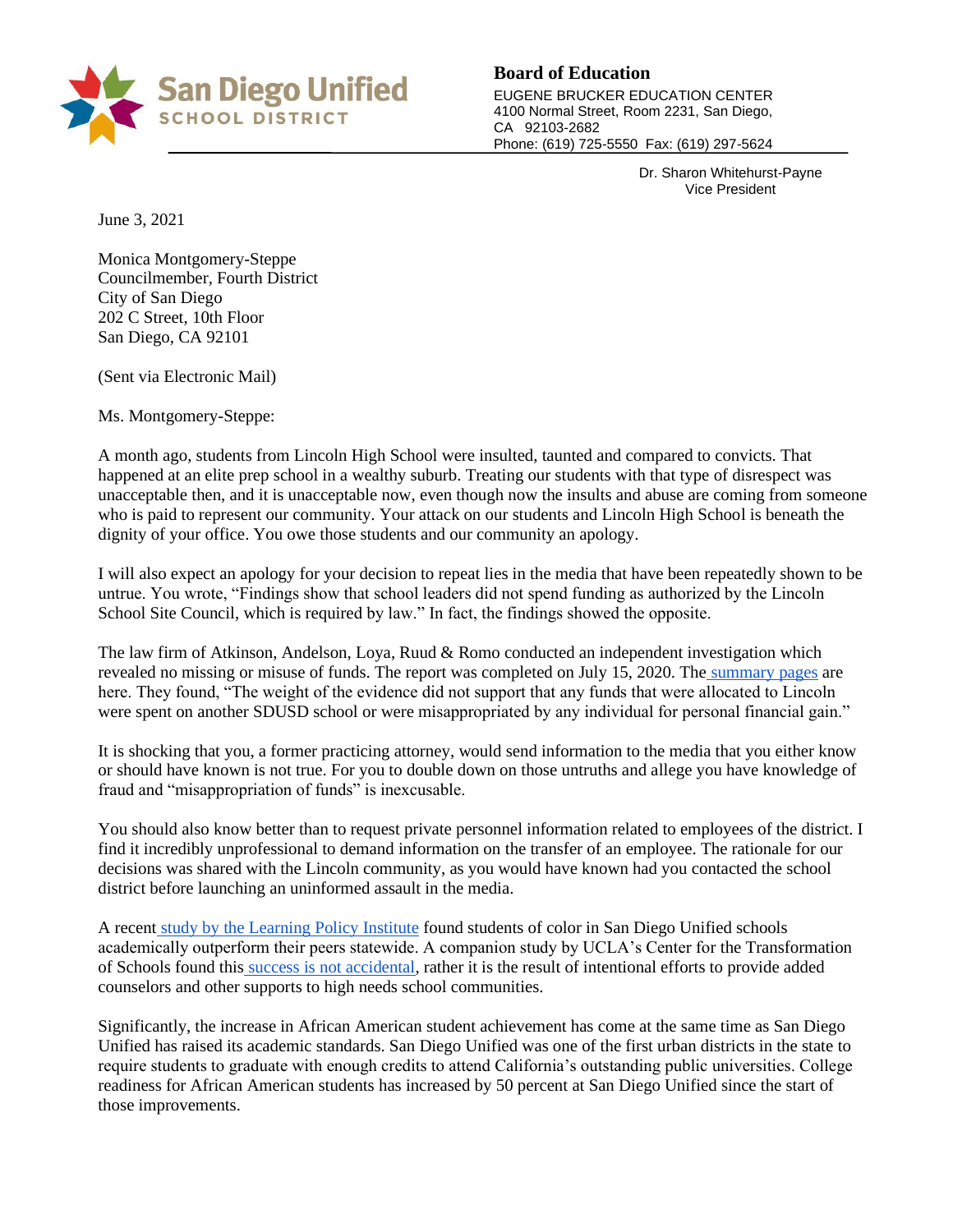Should you decide to educate yourself appropriately on Lincoln's status, here is what you will find:

- 1. The current leadership under Principal Brown is outstanding. Despite the pandemic, Lincoln High School had a record number of early graduates this year. Fact: This year, a record 130 students graduated early, up from 37 students in 2020, and 59 in 2019.
- 2. Lincoln High School has made steady progress under the leadership of Principal Brown. The percentage of African American students prepared for college and career increased by 19.9 percent last year to 43.2 percent according to the California Department of Education College Career Indicator. (Source: [https://www6.cde.ca.gov/californiamodel/ccireport?&year=2020&cdcode=&scode=0114025&reporttype=s](https://www6.cde.ca.gov/californiamodel/ccireport?&year=2020&cdcode=&scode=0114025&reporttype=sgroups) [groups\)](https://www6.cde.ca.gov/californiamodel/ccireport?&year=2020&cdcode=&scode=0114025&reporttype=sgroups)
- 3. Under Principal Brown, the over-disciplining of students at Lincoln has declined. Year over year suspension rates dropped from 8 percent of students to just 2.2 percent, and for African Americans, it dropped from 17 percent last year to just 2.8 percent, as a result of Principal Brown's student-centered leadership.
- 4. To build on this progress, Principal Brown has mobilized the community through a series of conversations on the future direction of the school. In February of this year, Lincoln held four parent forums on college and career pathways.
- 5. The foundation of the plan for the future is a laser-like focus on getting new students up to grade level standards upon their arrival in 9th grade. The plan created by Principal Brown calls for a partner school leader to focus solely on those students, as well as additional counselors and support services for those students.
- 6. After students are prepared for their future, the upper grades at Lincoln will be transformed into a career academy with outstanding training and services provided for all students. This career pathway system will offer multiple opportunities. Link: <https://drive.google.com/file/d/1yBIKWxrbWQyjjJuTEH5imBtqSKMeRf-j/view>
- 7. San Diego Unified maintains an equity based funding model that has always benefitted the students at Lincoln with additional resources. The district doubles, sometimes triples, the funding it receives from the state for each Lincoln student, meaning Lincoln is the only high school with three vice principals and five counselors.

All of the above, along with every statistic you have requested are available on our website and on the state's website, which again is information you would have received had you contacted the district rather than launching your uniformed attack. Despite the nearly \$2 million in taxpayer money you receive to operate your office, you were apparently unable to locate the following links:

Student outcomes

- Average attendance rate: [https://dq.cde.ca.gov/dataquest/DQCensus/AttAbsByRsn.aspx?agglevel=School&cds=3768338011402](https://dq.cde.ca.gov/dataquest/DQCensus/AttAbsByRsn.aspx?agglevel=School&cds=37683380114025&year=2018-19) [5&year=2018-19](https://dq.cde.ca.gov/dataquest/DQCensus/AttAbsByRsn.aspx?agglevel=School&cds=37683380114025&year=2018-19)
- Graduation rate: [https://www.caschooldashboard.org/reports/37683380114025/2019#graduation-rate](https://www.caschooldashboard.org/reports/37683380114025/2019#graduation-rate-card)[card](https://www.caschooldashboard.org/reports/37683380114025/2019#graduation-rate-card)